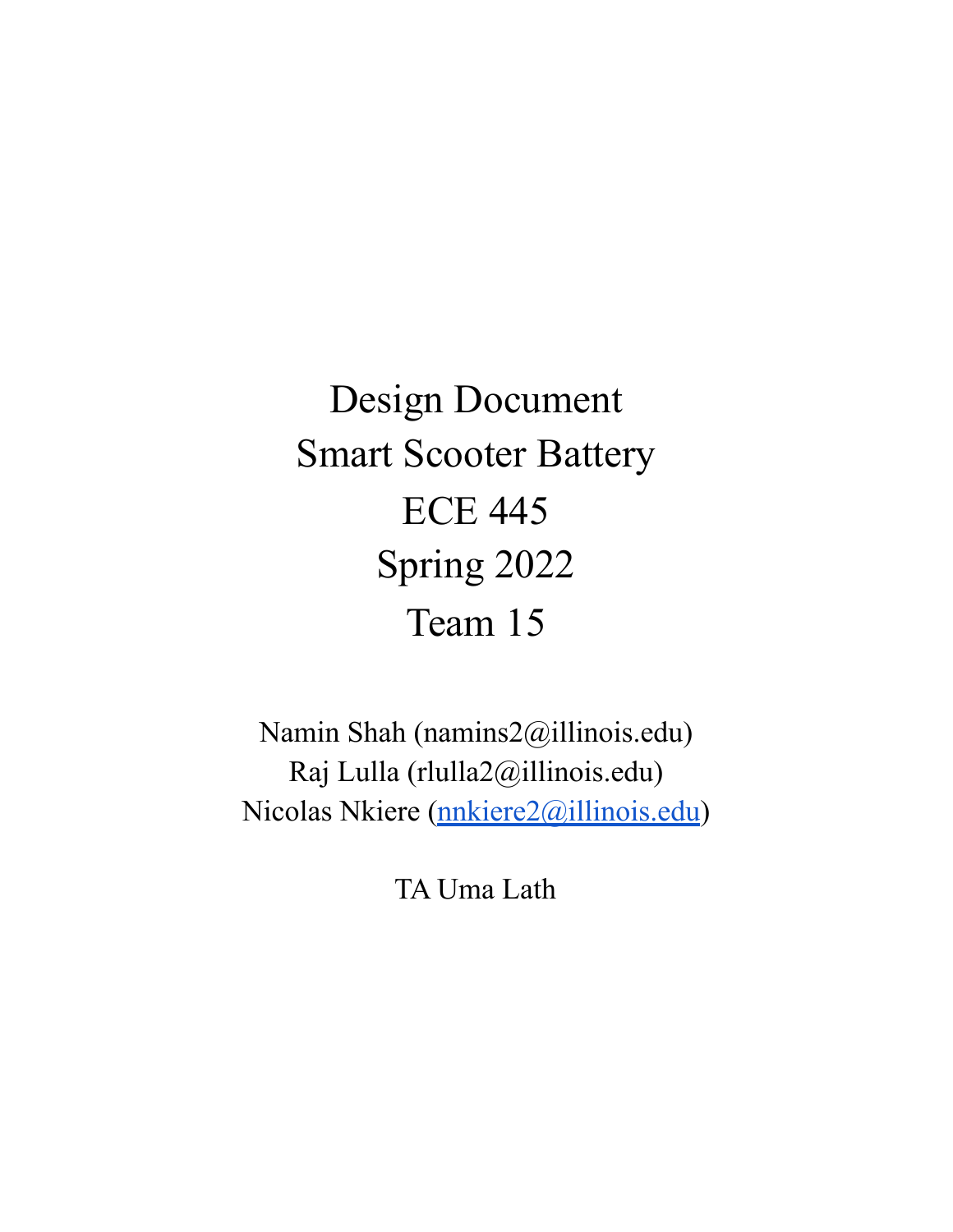## **TABLE OF CONTENTS**

#### [1. Introduction](#page-2-0)

- [1.1 Problem](#page-2-1)
- [1.2 Solution](#page-2-2)
- [1.3 Visual Aid](#page-4-0)
- [1.4 High-level requirements](#page-4-1)

#### [2. Design](#page-5-0)

- [2.1 Block Diagram](#page-5-1)
- [2.2 Switching And Inter-Battery Charging Circuit Subsystem](#page-5-2)
	- [2.2.1 Subsystem Requirements](#page-5-3)
	- [2.2.2 Circuit Schematic](#page-6-0)
	- [2.2.3 Requirements & Verification Tables](#page-7-0)
	- [2.3 Hybridization Algorithm Subsystem](#page-7-1)
- [2.4 Tolerance Analysis](#page-8-0)

#### [3. Cost and Schedule](#page-9-0)

- [3.1 Cost estimate](#page-9-1)
	- [3.1.1 Labor estimate](#page-9-2)
	- [3.1.2 Parts estimate](#page-9-3)
- [3.2 Schedule](#page-9-4)
- 4. [Ethics and Safety](#page-11-0)
- 5. [References](#page-12-0)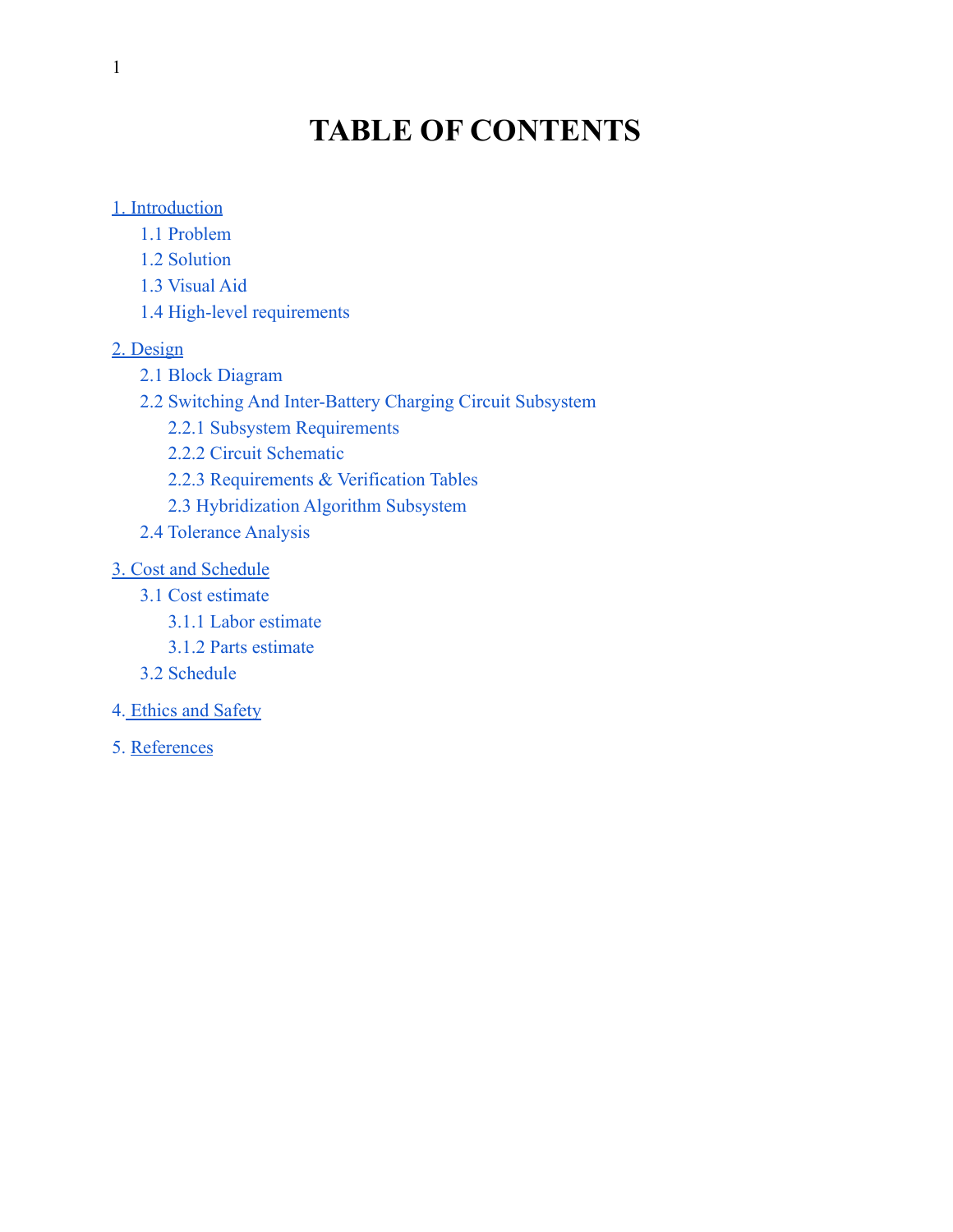## <span id="page-2-0"></span>1. Introduction

#### <span id="page-2-1"></span>1.1 Problem

Rechargeable batteries are inherently limited due to properties specific to their chemistry and production methods. The most common are traditional lithium-ion batteries. Battery chemistries such as lithium-titanate can charge and discharge much quicker than the dominant lithium-ion batteries but have lower energy densities, whereas battery chemistries such as lithium-sulfur exhibit much better energy density than standard lithium-ion batteries yet struggle with the problem of cyclic stability. Existing solutions fail to bridge the gap between high-energy cells and high-power cells. The reason lies in the fact that high-energy cells traditionally struggle with cyclic stability, meaning that they do not retain their capacity after many charge/discharge cycles. This happens for a multitude of reasons. While some of those reasons are inherent to the battery, others such as the discharge curve that the battery experiences during each cycle and the depth of discharge are controllable, and even optimized by a smart battery management system that can selectively shift power draw to another cell.

Simply stacking a high energy cell and a high power cell in parallel (assuming ORing diodes are used and cell voltages are the same), would not ensure that the high energy cell follows any particular discharge curve. The first reason is that the high energy and high power cells do not have internal resistances that are at all proportional to their relative cyclic stability, and their maximum discharge rate. Put simply all of these batteries have similar internal resistances, unlike capacitors which have minimal internal resistance relative to batteries. This is why output capacitors are effective in such a simple arrangement, as buffers to deal with large current spikes. The problem with capacitors in general, as energy storage elements, is their incredibly poor energy density which makes them impractical for usage in consumer electronics as a significant energy storage system. Rechargeable batteries, which universally contain energy densities several orders of magnitude above most capacitors, are really the only viable options in practice. These current spikes are what cause a battery's discharge curve to have a chaotic shape.

Say in an electric scooter, during a period of acceleration where the cell current draws spikes, although the high power cell would absorb part of the spikes, the high energy cell would still experience a larger current draw during this period. Although the impact that this has is minimal in the scope of one cycle, the constant fluctuation in the current draw would tremendously impact the total lifespan of the batteries. So in order for two rechargeable batteries with different chemistries to work in conjunction a more sophisticated solution is needed. A solution where the high power cell (which can survive for several times as many charge cycles) can be intelligently used as a power buffer to control the discharge curve of the high energy cell.

#### <span id="page-2-2"></span>1.2 Solution

The solution is a "smart" battery management system. Our goal is to construct a battery that consists of two separate energy buffers: one which consists of a high energy battery chemistry and the other which consists of a high power battery chemistry. A low-power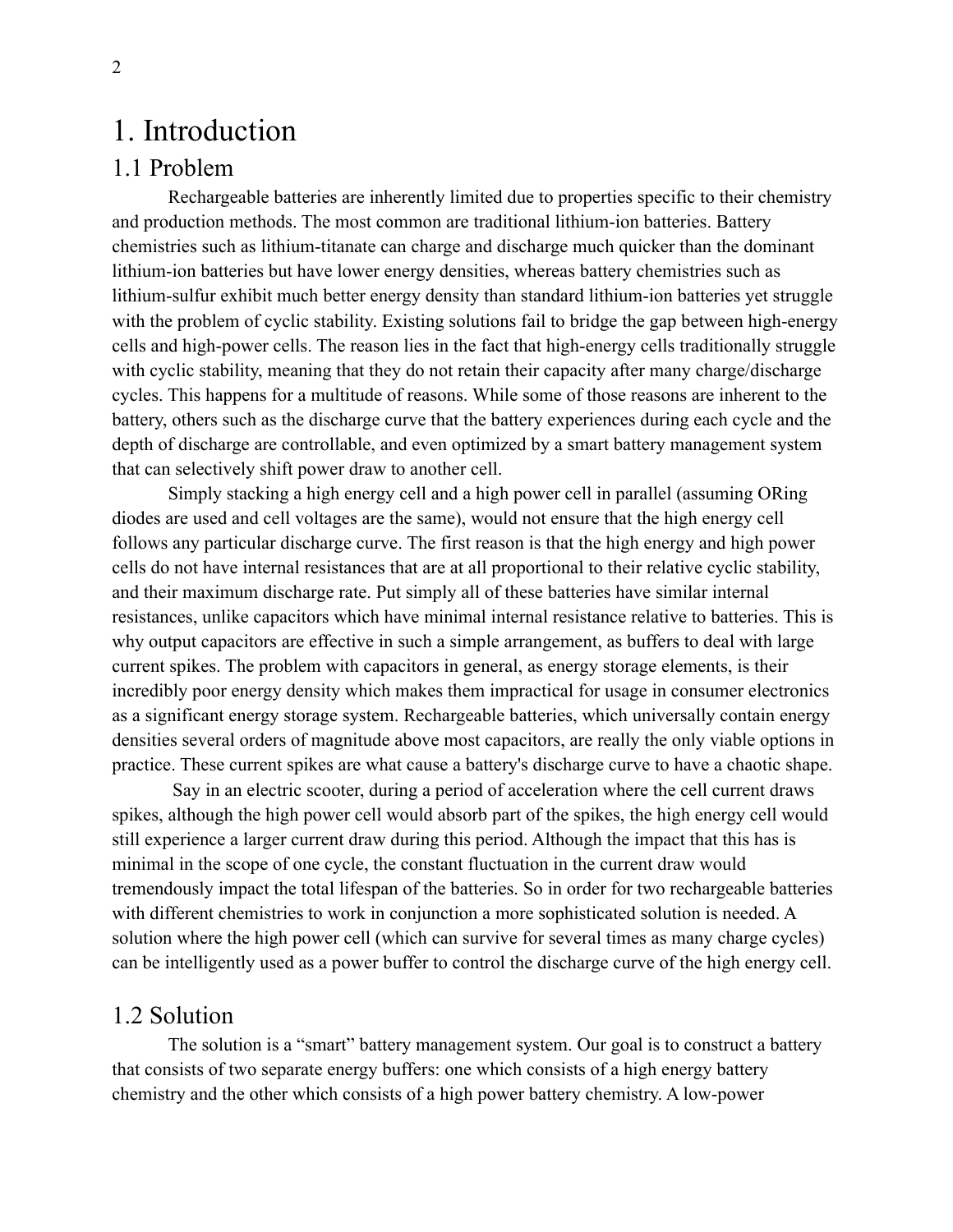microcontroller will manage the high side switching circuits which connect each buffer to the load and also control the duty cycle of a specially designed power converter that brings charge from the high energy buffer to the high power buffer. The microcontroller should be able to precisely control the timing and more importantly the speed at which the high energy cell charges the high power cell. This is important because we intend to develop a fairly sophisticated control algorithm to manage the discharge curve of the high-energy cell during a real-life use case in an actual electronic device. In order to do so, our smart BMS (Battery Management System) system will measure current draw, and the state of charge of each buffer at all times and evaluate the exact timings for each buffer to supply power to the load whilst simultaneously determining how quickly the high power buffer recharges. To develop this algorithm we intend to build the management system and report these three pieces of data constantly via Bluetooth serial or Wifi.

On the backend with the data recorded above, we will create the "true" discharge curve of each cell during each cycle. With that knowledge, we will train an algorithm to best emulate an ideal discharge curve. The ultimate goal is to get the high-energy cell to very closely follow a constant discharge over time as opposed to a constantly changing curve that normally exists. To demonstrate this we intend to build a smart battery pack for an RC plane. We chose this use case as the battery size is big enough for the power usage of our digital and analog electronics to not significantly matter, yet not too big as to exceed what would be practical for a senior design project. Also, an rc plane requires large current spikes quite often, and, during regular use, is not pushed to its capacity limit with each and every cycle. This creates the perfect system to demonstrate how our smart BMS would in practice extend the usable lifespan of high-energy rechargeable batteries, as it would detect these conditions and adjust the power buffers to best ensure long-term battery health. As such, the smart BMS would also contain a gyroscope and accelerometer to help create the switching algorithm.

The long-term goal is using high-energy battery chemistry such as lithium-sulfur, which currently struggles with cyclic stability. However, for this project, we simply want to demonstrate that a hybrid battery system that could solve this problem, is possible. So for our particular plane battery pack, we intend to use readily available Lithium Nickel Cobalt Aluminum Oxide cells (Li-NCA) as our high energy buffer and Lithium Iron Phosphate (LFP) cells for our high power buffer. Both are commercially available on Digikey and other common electronic vendors and exhibit complementary strengths and weaknesses. Even though we are utilizing off-the-shelf batteries to simply demonstrate this idea, we still intend to create a plane battery pack that matches the maximum discharge rate of any regular LFP battery system, while having a higher total energy density by virtue of the high energy Li-NCA battery.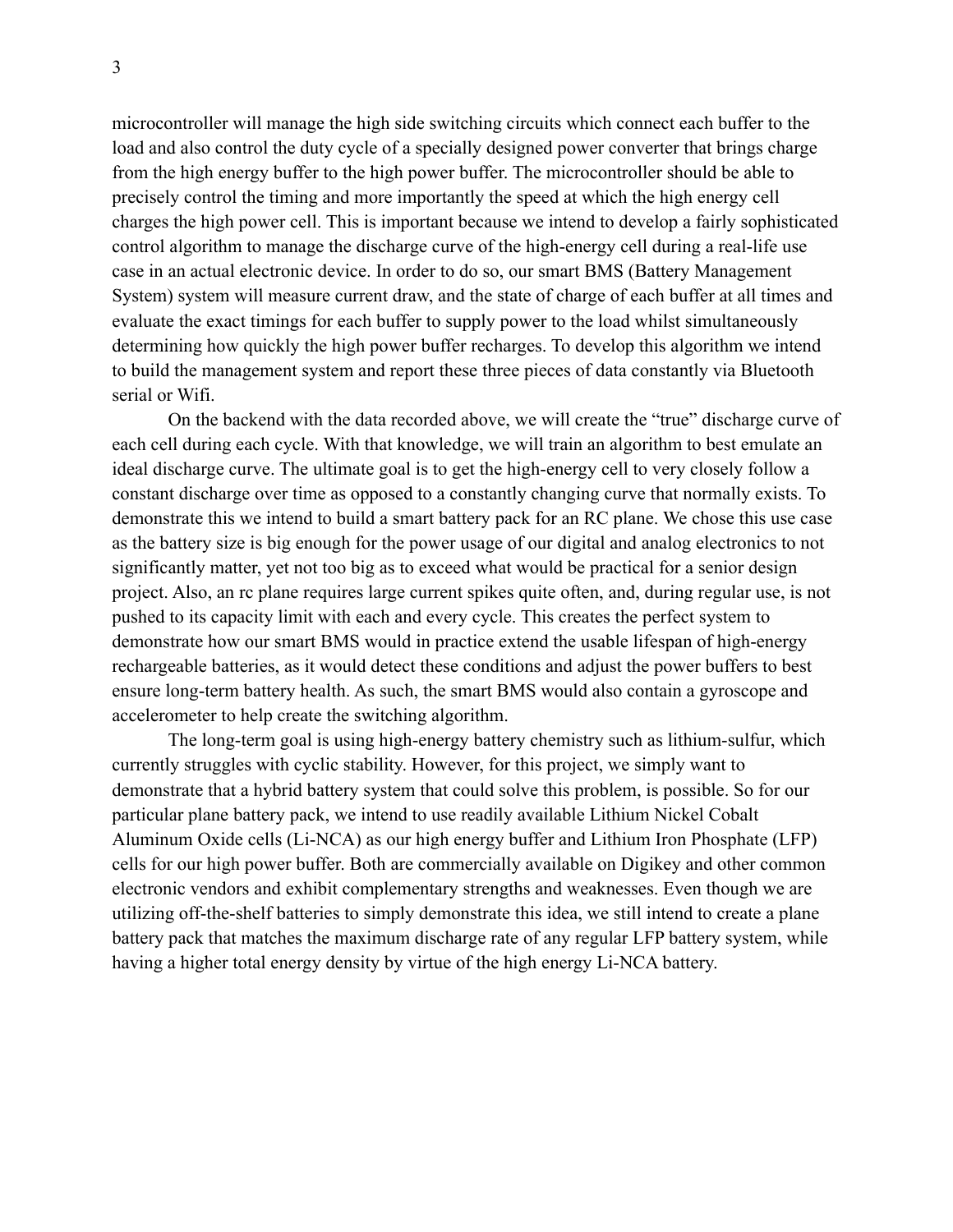## 1.3 Visual Aid

<span id="page-4-0"></span>

*Figure 1: Device Visualization*

## <span id="page-4-1"></span>1.4 High-level requirements

We realize that improving the usable lifespan of high-energy batteries is somewhat arbitrary and difficult to quantify at the end of the semester, so below are some measurable criteria of success that we will aim for.

- Successful high side switching circuits that allow the microcontroller to alternate between energy buffers that supply to the load at will. This switching should occur seamlessly, within a few clock cycles.
- A successful version of the switching algorithm that visually improves the shape of the discharge curve of our Li-NCA cell, when compared to the discharge curve from typical use
- Our battery provides 11.1 volts, maintains a 20A max output, similar to a standard drone battery, and holds 50% more energy than a standard drone battery at the same weight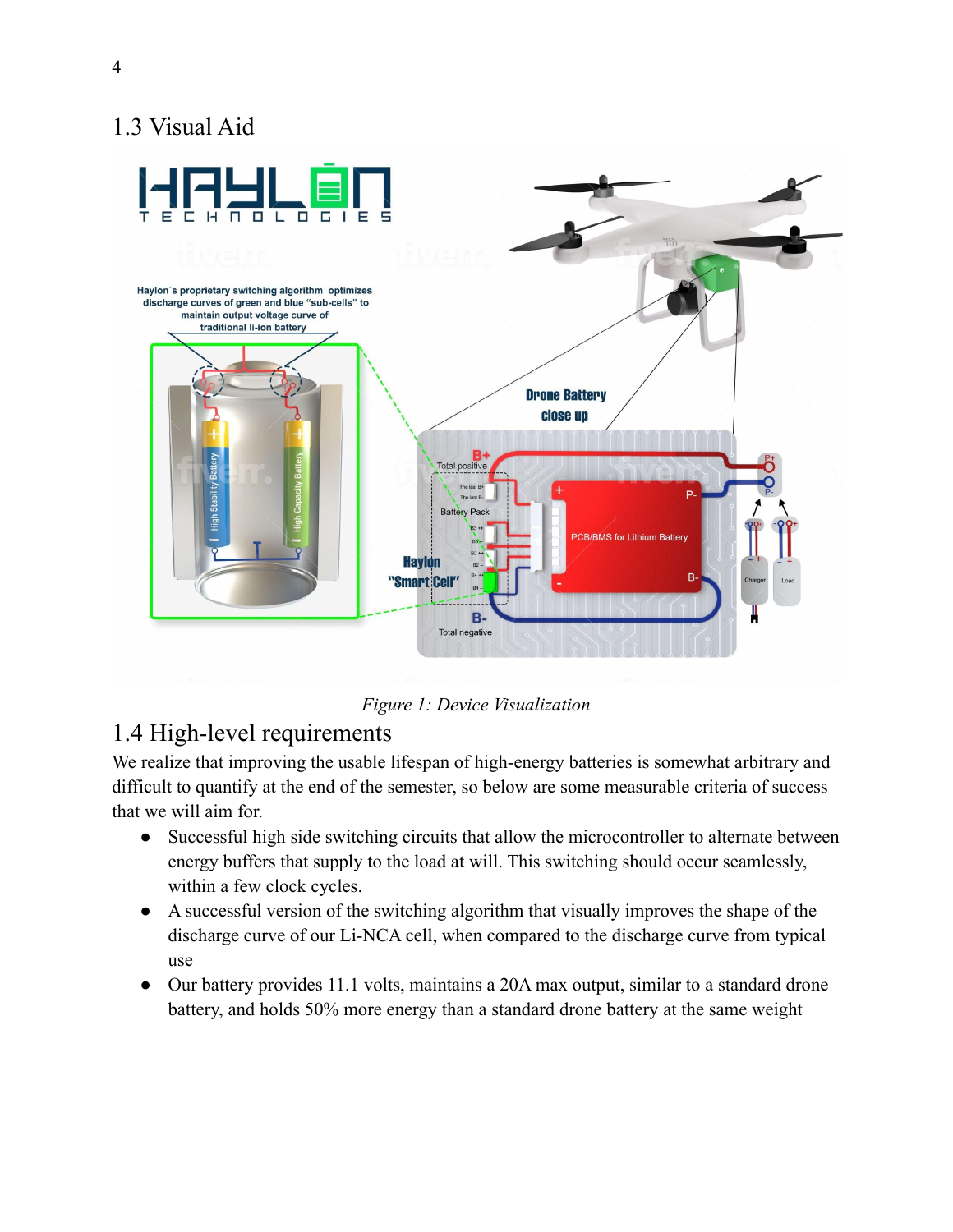# <span id="page-5-0"></span>2. Design

## <span id="page-5-1"></span>2.1 Block Diagram



*Figure 2: Block diagram of the entire system*

## <span id="page-5-2"></span>2.2 Switching And Inter-Battery Charging Circuit Subsystem

#### <span id="page-5-3"></span>2.2.1 Subsystem Requirements

- 1. The microcontroller should be able to precisely control the timing and more importantly the speed at which the high energy cell charges the high power cell. This should be a feature of the aforementioned charge controller.
- 2. The charge controller should be able to charge the high-power cell at rates between 0.1c and 2c depending on a signal from the microcontroller. We will test this at 0.1c, 0.2c, 0.5c, 1c and 2c.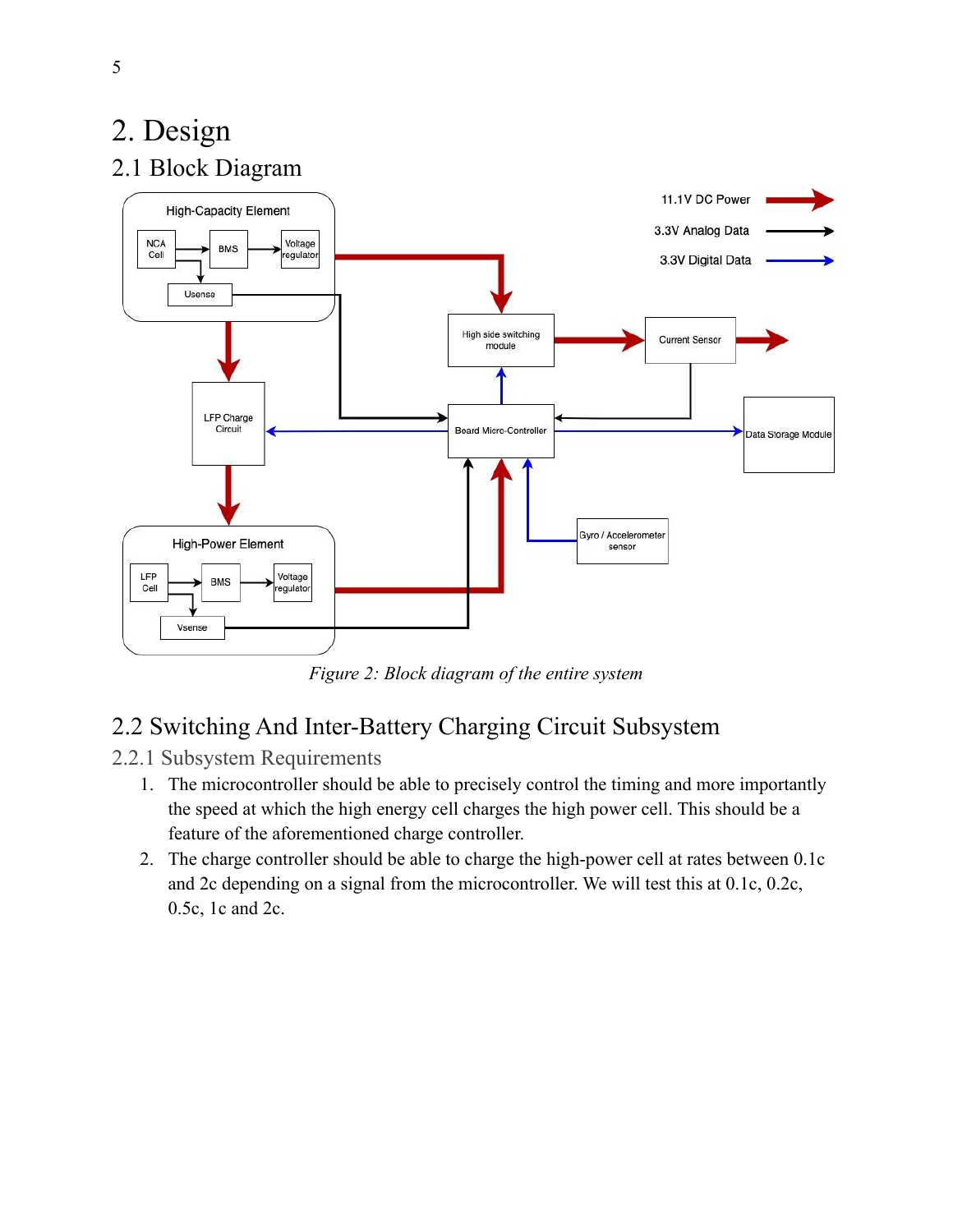

 $\frac{1}{\sin D}$ 

### <span id="page-6-0"></span>2.2.2 Circuit Schematic

*Figure 3: Circuit Schematic*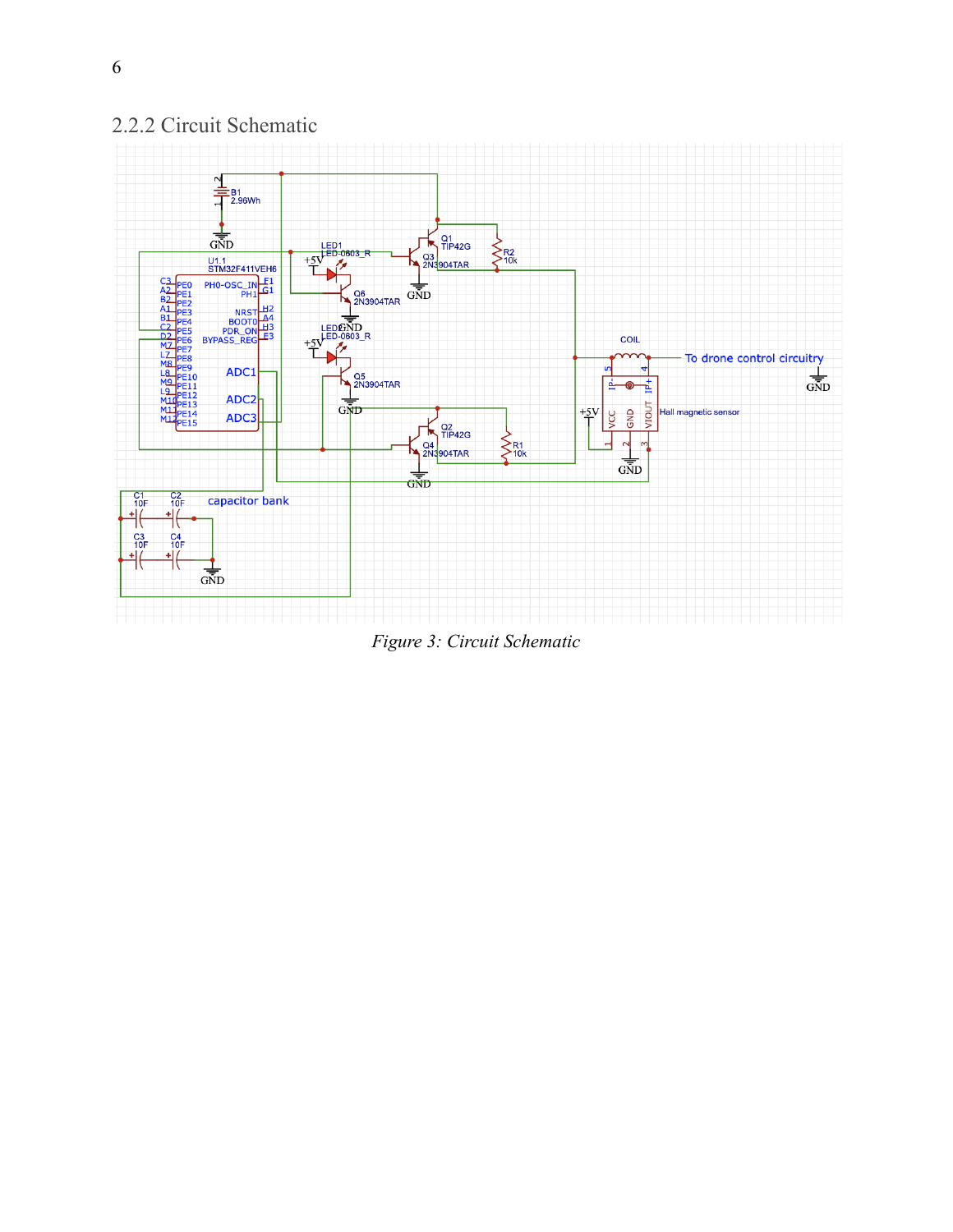<span id="page-7-0"></span>

| 2.2.3 Requirements & Verification Tables |  |  |  |  |  |  |  |  |  |
|------------------------------------------|--|--|--|--|--|--|--|--|--|
|------------------------------------------|--|--|--|--|--|--|--|--|--|

| Requirement                                                                                      | Verification                                                                                                                                                                                                                                                                                                                               |
|--------------------------------------------------------------------------------------------------|--------------------------------------------------------------------------------------------------------------------------------------------------------------------------------------------------------------------------------------------------------------------------------------------------------------------------------------------|
| The switching module should be able to<br>deliver up to $15 + A$ through the high power<br>cell. | A multimeter will be placed between the<br>battery output and the drones ESC input. The<br>drone will then be throttled till the meter reads<br>15A and the indication LED for the high<br>power cell illuminates. The measured current<br>draw from high power should be atleast 15A<br>$+ - 1A$ .                                        |
| The switching module should be able to<br>deliver up to 6A through the high energy cell          | A multimeter will be placed between the<br>battery output and the drones ESC input. The<br>drone will then be throttled till the meter reads<br>6A and the indication LED for the high<br>energy cell illuminates. The measured current<br>draw from high energy should be atleast $6A +$<br>$-2A$                                         |
| The on state resistance should be less than 20<br>mOhms for both switches                        | The switching module will be powered by a<br>lab bench power supply. A multimeter will be<br>used to measure the output voltage and<br>current at the output of the system. In a steady<br>on state, the power at the output will be<br>compared to the power output of the power<br>supply. The difference should be less than<br>$5mW$ . |

*Table 1: Requirements and Verification Table*

#### <span id="page-7-1"></span>2.3 Hybridization Algorithm Subsystem

This consists of:

- 1. Data Collection: we need to collect as much data as possible on battery usage in our use case, in this case, an RC.
- 2. Data analysis: we need to analyze the patterns in this data to collect information such as how often power spikes occur, how long power spikes last, how long constant power draw lasts for and charging tendencies.
- 3. Algorithm: using the analyzed data, we need to develop the algorithm that controls our hybrid battery. We need the algorithm to intelligently manage the charge between the two batteries so it is prepared for a power surge whenever one occurs while maintaining optimal charging and discharging curves for the high energy element.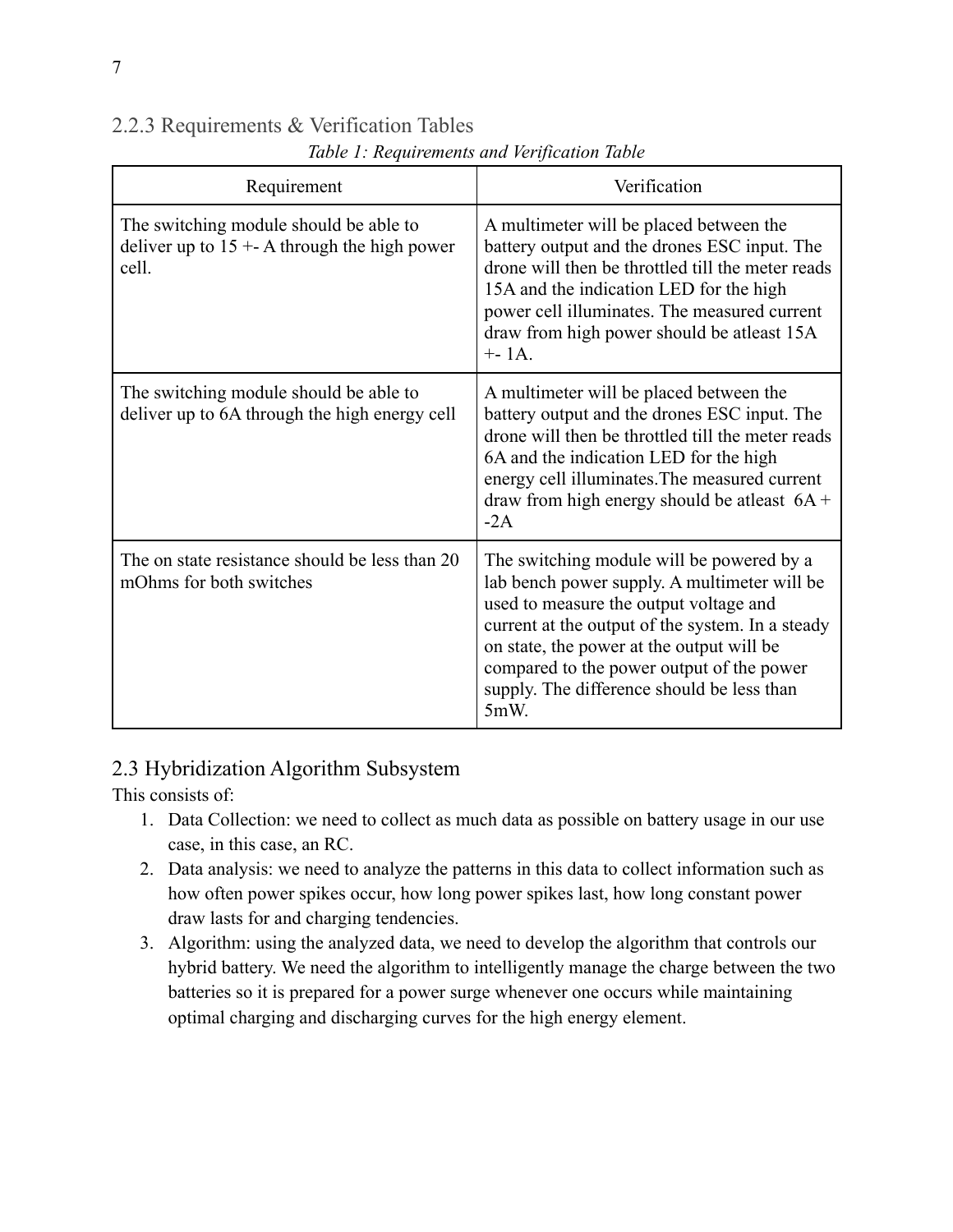#### <span id="page-8-0"></span>2.4 Tolerance Analysis

Due to the importance of capacity, our smart battery has to limit its power losses to an absolute minimum. As a result the on-state resistance of our switches in our switching module is critically important as high currents will be flowing through them. Each side of the switching module will consist of the same switch so the resistive loss will be constant throughout a charge cycle. A reasonable limit for total power loss can be set at 1 mWh. Given the data sheet of our switch we can calculate what the power loss would be for the typical on-state resistance of 5.8 mOhms. Given that the intended capacity of our system is 3.800 mAh, we can calculate the total power loss through the one single charge cycle, by assuming the system is simply outputting 3.8 amps for 1 hour.  $P = IR^2$ , so for our system the typical power loss through one cycle is 3. 8A  $*$  (0. 00580hm)<sup>2</sup> = 0. 000127Wh or 0. 127mWh. To perform the tolerance analysis, we can assume that the on-state resistance is in its worst case scenario and the temperature is at 175 degrees Celsius. In this case on-state resistance is 14.1 mOhms, as given by the data sheet. Power loss would then be 3. 8A \*  $(0.01410hm)^2 = 0.000755Wh$  or 0.755mWh. This is still less than 1 mWh, so the tolerance analysis passes.

|  |  |  |  |  |  | Table 2: Data Sheet of Switch |
|--|--|--|--|--|--|-------------------------------|
|--|--|--|--|--|--|-------------------------------|

| $R_{DSon}$ | drain-source on-state<br>resistance | $V_{GS}$ = 10 V; $I_D$ = 20 A; T <sub>i</sub> = 25 °C;<br>Fig. 11           |  | 5.8 | 7.4  | $m\Omega$ |
|------------|-------------------------------------|-----------------------------------------------------------------------------|--|-----|------|-----------|
|            |                                     | $V_{GS}$ = 10 V; $I_D$ = 20 A; T <sub>i</sub> = 175 °C;<br>Fig. 12; Fig. 11 |  | -   | 14.1 | $m\Omega$ |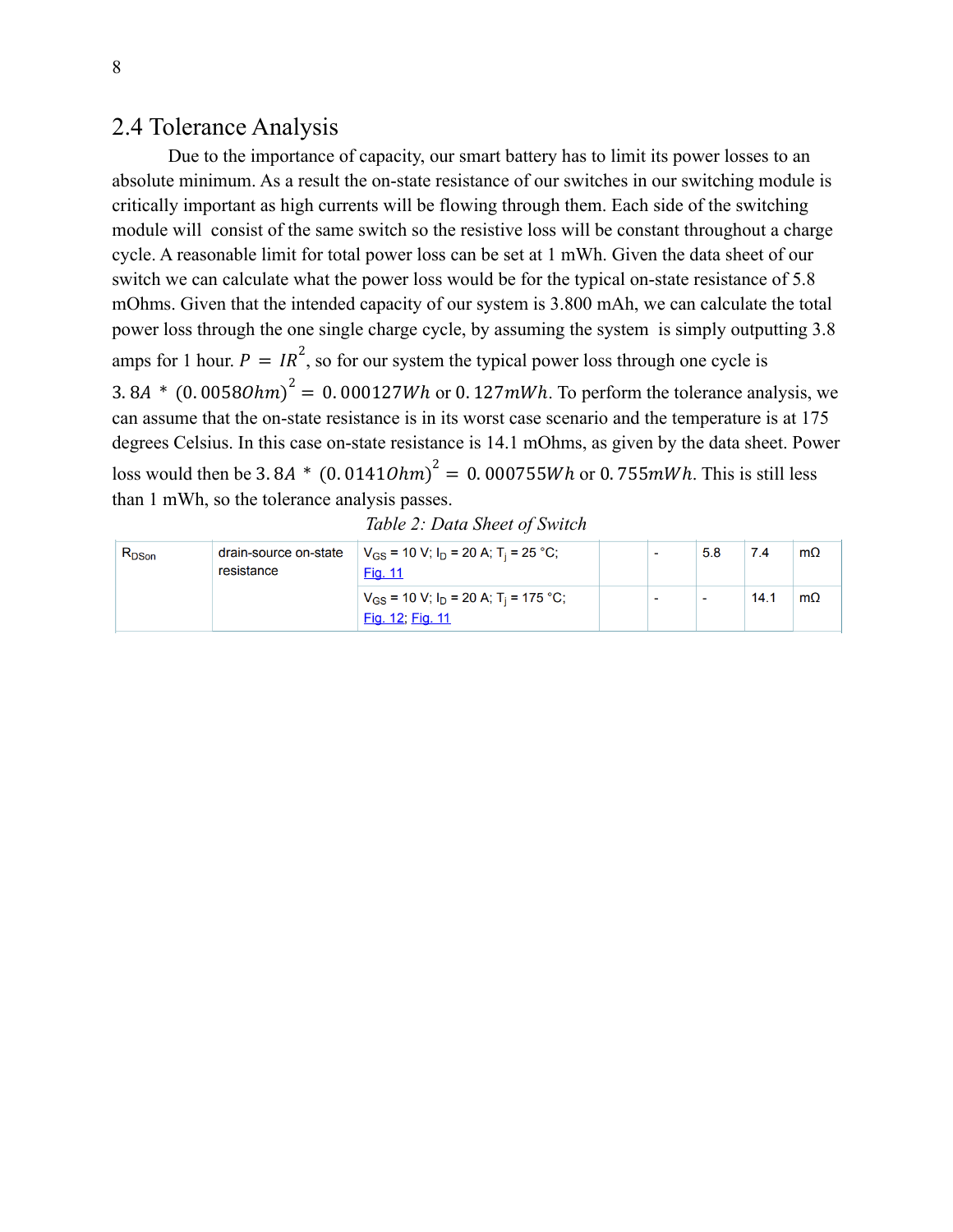# <span id="page-9-0"></span>3. Cost and Schedule

## <span id="page-9-1"></span>3.1 Cost estimate

<span id="page-9-2"></span>3.1.1 Labor estimate

50 \$/hr  $\times$  15 hr/wk  $\times$  3 teammates  $\times$  10 weeks = \$22,500

<span id="page-9-3"></span>3.1.2 Parts estimate

| Name                        | Description                                                                                             | Part Number                          | Quantity       | Cost   |
|-----------------------------|---------------------------------------------------------------------------------------------------------|--------------------------------------|----------------|--------|
| <b>RC</b> Plane             | RC Plane to be used for demonstration                                                                   | N/A                                  | ı              | \$100  |
| <b>LFP Battery</b>          | Standard drone battery as a baseline for<br>our product                                                 | N/A                                  |                | \$35   |
| Small LFP<br><b>Battery</b> | Small drone battery to be used as<br>high-energy element in our final product                           | 2971                                 |                | \$14   |
| <b>Power Mosfets</b>        | N-Channel 40 V 75A (Tc) $96W$ (Tc)<br>Through Hole I2PAK                                                | BUK7E8R3-<br>40E, 127                | 2              | \$2.50 |
| Microcontroller             | ARM® Cortex®-M4 series<br>Microcontroller IC 32-Bit 100MHz<br>512KB (512K x 8) FLASH 100-UFBGA<br>(7x7) | <b>STM32F411</b><br>VEH <sub>6</sub> | 1              | \$12   |
| Semiconductor               | Bipolar (BJT) Transistor NPN 40 V 200<br>mA 300MHz 625 mW Through Hole<br>$TO-92-3$                     | 2N3904TAR                            | $\overline{2}$ | \$1    |

## <span id="page-9-4"></span>3.2 Schedule

- Week 1
	- Finalized schematic
	- Simulations to confirm the ability to handle extreme cases
	- Tolerance analysis
- Week 2
	- Assembly of circuit
	- Testing at limited power with stationary rotor
- Week 3
	- Build first version of charging circuit
- Week 4
	- Test charging circuit using power supply
	- Failure and extreme tolerance analysis of charging circuit
- Week 5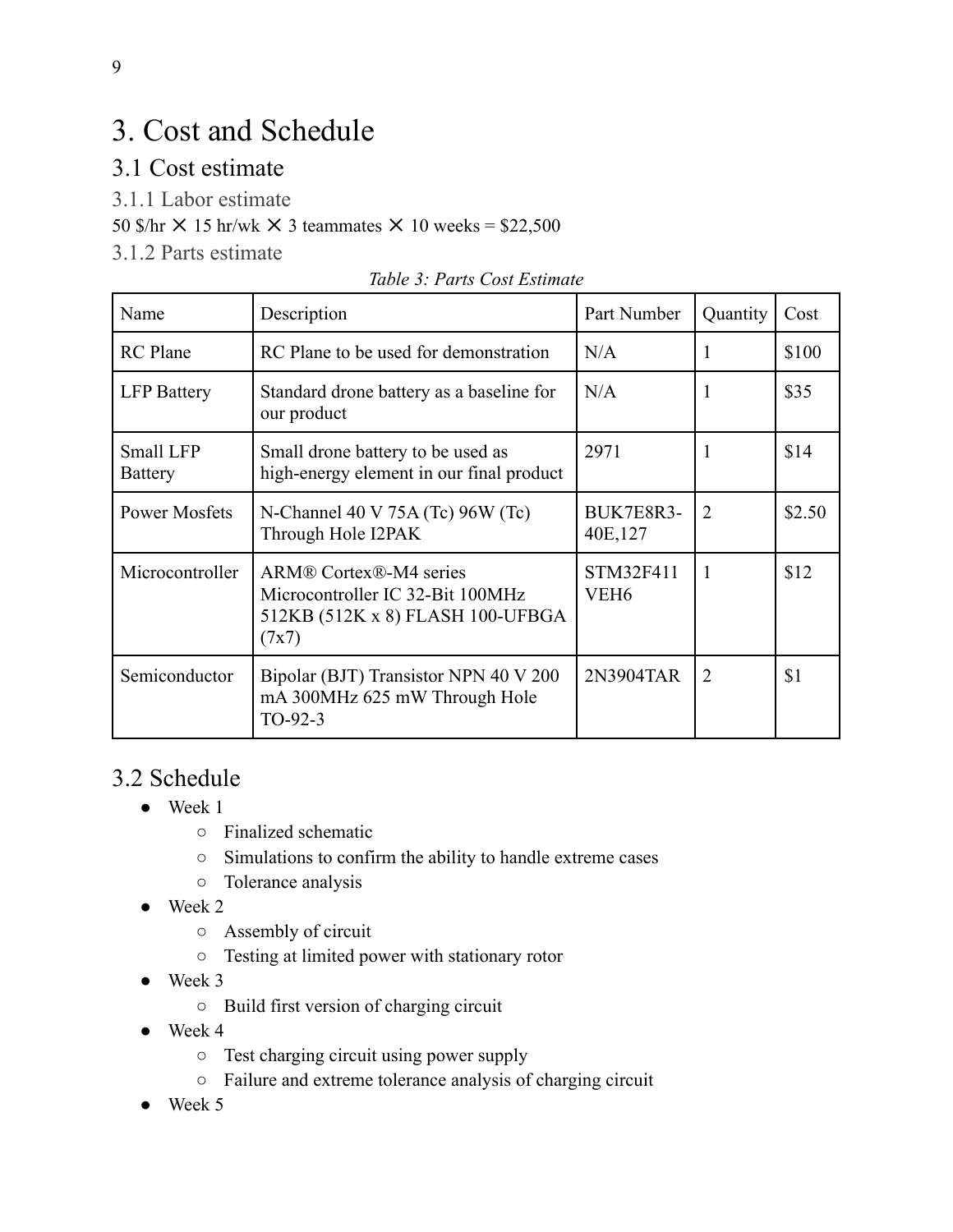- Test charging circuit with LFP and Li-NCA batteries
- Integrate charging circuit with microcontroller
- $\bullet$  Week 6
	- Begin collecting data by performing regular flights
	- Start basic analysis of flight data
- Week 7
	- Begin training process of machine learning switching algorithm
	- Install switching algorithm onto microcontroller
- Week 8
	- Collect data comparing hybridized battery vs standard drone battery
	- Finalize algorithm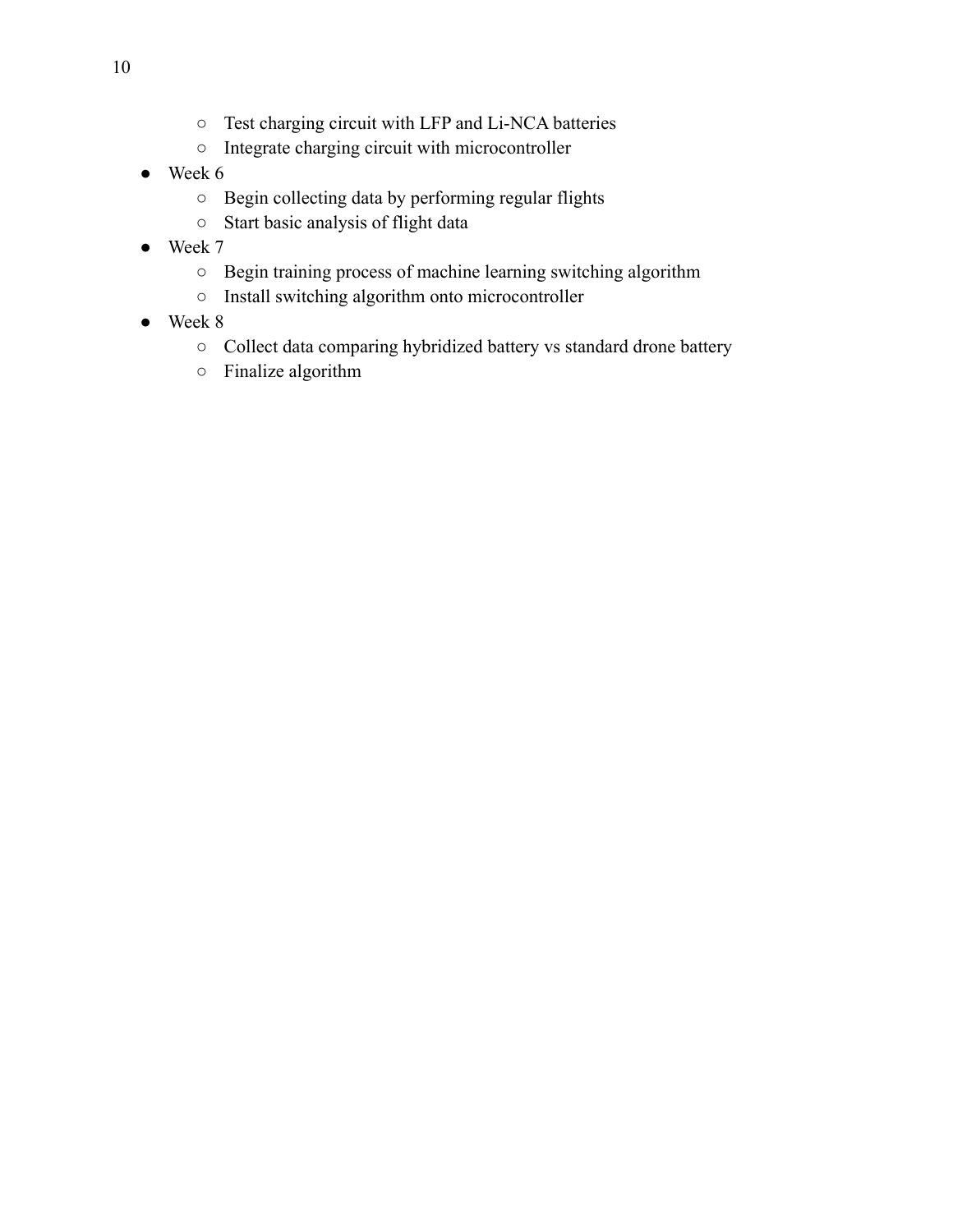## <span id="page-11-0"></span>4. Ethics and Safety

Because we are dealing with batteries, we have to make sure that our system is not endangering the user. One of the risks of danger faced with this project is dealing with lithium-ion batteries. Lithium-ion batteries are dangerous due to their high energy density and their instability. However, this danger is annihilated as long as the battery is not damaged in some ways or the battery is not used outside its capacity [1]. We will ensure safe battery operation (protection against overvoltage, undervoltage, overly high temperature); The system will shut off when any of the safe conditions are not respected.

Moreover, we will use a plane battery for our tests, we need to make sure that the plane will not suddenly fall down during a flight. This could result in anything from property damage to injuring someone so we intend on failure testing the flight reliability of our battery extensively. The team will also abide by the Lab safety guidelines while working on the project in the lab.